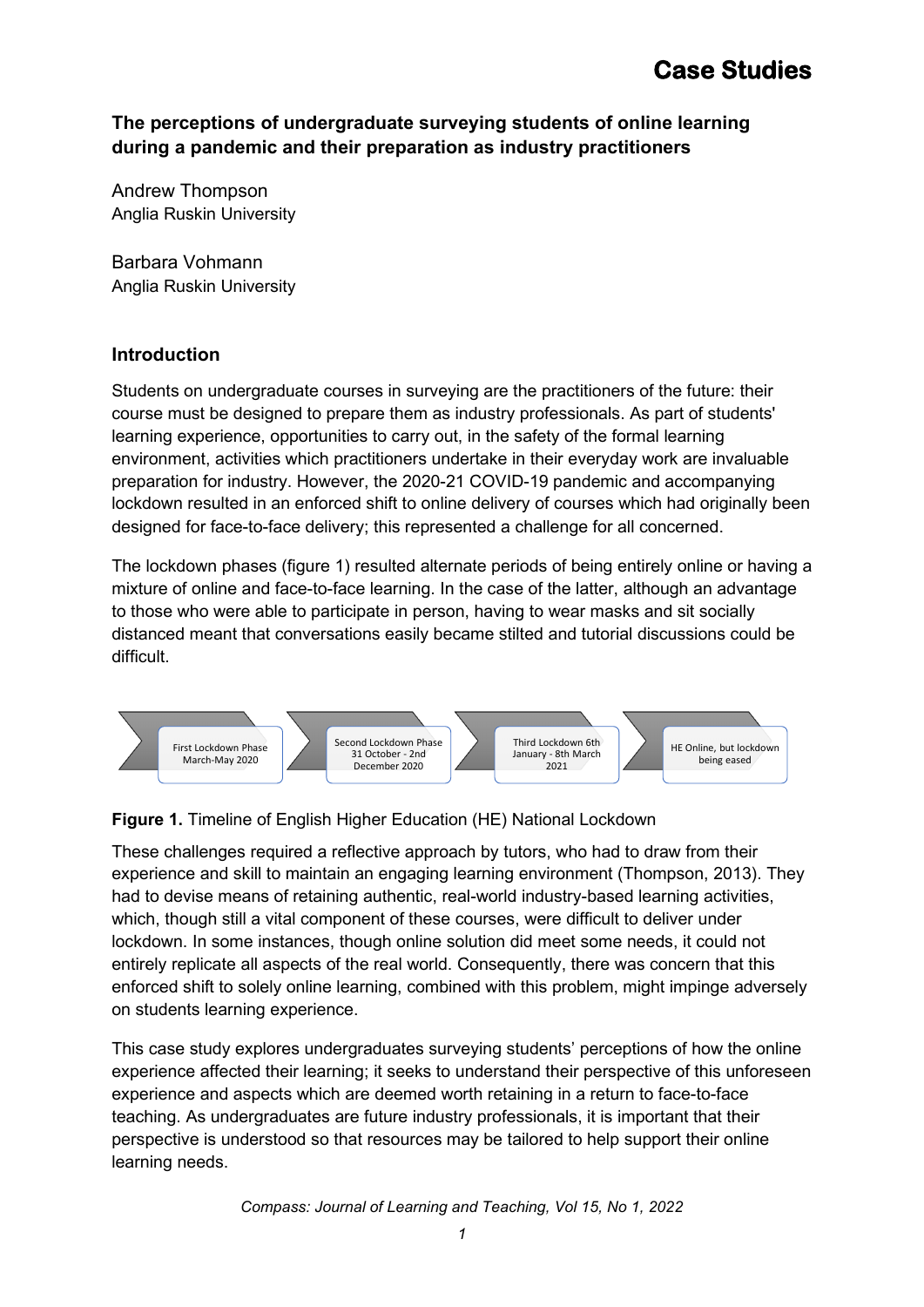This study was undertaken at a post-1992 university and involved undergraduate students on Royal Institution of Chartered Surveyors (RICS) accredited courses. Approximately sixtyfive per cent of students on these courses study either part time one day per week or via a degree apprenticeship. Almost all students on these courses are, or will become, industry practitioners, applying knowledge and skills they acquire through their formal studies; this informs the learning experience provided.

This study focused on the students' perspective and how their learning and development as industry practitioners could be maintained during the online experience; subsequent retention in course delivery of any identified positive elements of the pandemic-enforced strategies might then serve to enhance post-lockdown student learning on these courses.

# **Context**

#### **Vocational undergraduate degrees**

Accredited courses are each designed for a specific profession and must adhere to their Professional, Statutory and Regulatory Body (PSRB) requirements. In built environment courses these requirements include acquisition of theoretical knowledge, demonstration of practice-based learning or competencies and development of soft skills. Consequently, authentic practice-based learning and assessment activities are used to develop students as practitioners.

The pandemic tested the 'choice' element of HE. Faced with the change to online learning, students could have transferred to an online provider such as the University College of Estate Management or the Open University. Equally, there was the possibility of intermitting for a year. In this crisis, although 'choice' was available, the evidence from our teaching context was that students did not exercise choice to change provider or to intermit.

#### **Influences on learning and perceptions of online learning**

The value of aligning teaching, learning and assessment (Biggs and Tang, 2011) is widely known. For surveying students, a practice-focused pedagogy and assessment contribute to their learning and development as industry practitioners and promote a deep approach to learning. Tapping into students focus on assessment as the object of their learning energies suggests that designing assessment to replicate practice-based activities could bridge theory-practice gaps. Such a deep approach to learning in assessment activities is associated with looking for meaning (Gijbels, Segers and Struyf, 2008). However, in the online learning environment such activities became challenging, with options limited to either having no such activities or devising an alternative. For example, students on one these courses undertook a building survey, but doing so online is not the same as the experience of conducting a survey in the real-world setting. Other challenges emerged in designing the online experience: for example, undertaking a schedule of dilapidations or producing a home buyer's report without going in person to a building could, for novices, limit the range and depth of their responses.

Online learning presents challenges which are not present in the face-to-face environment; engaging students and keeping them focused is vital (Angelino, Keels Williams and Natvig, 2007). Yet at the outset of lockdown students were already part way through their course,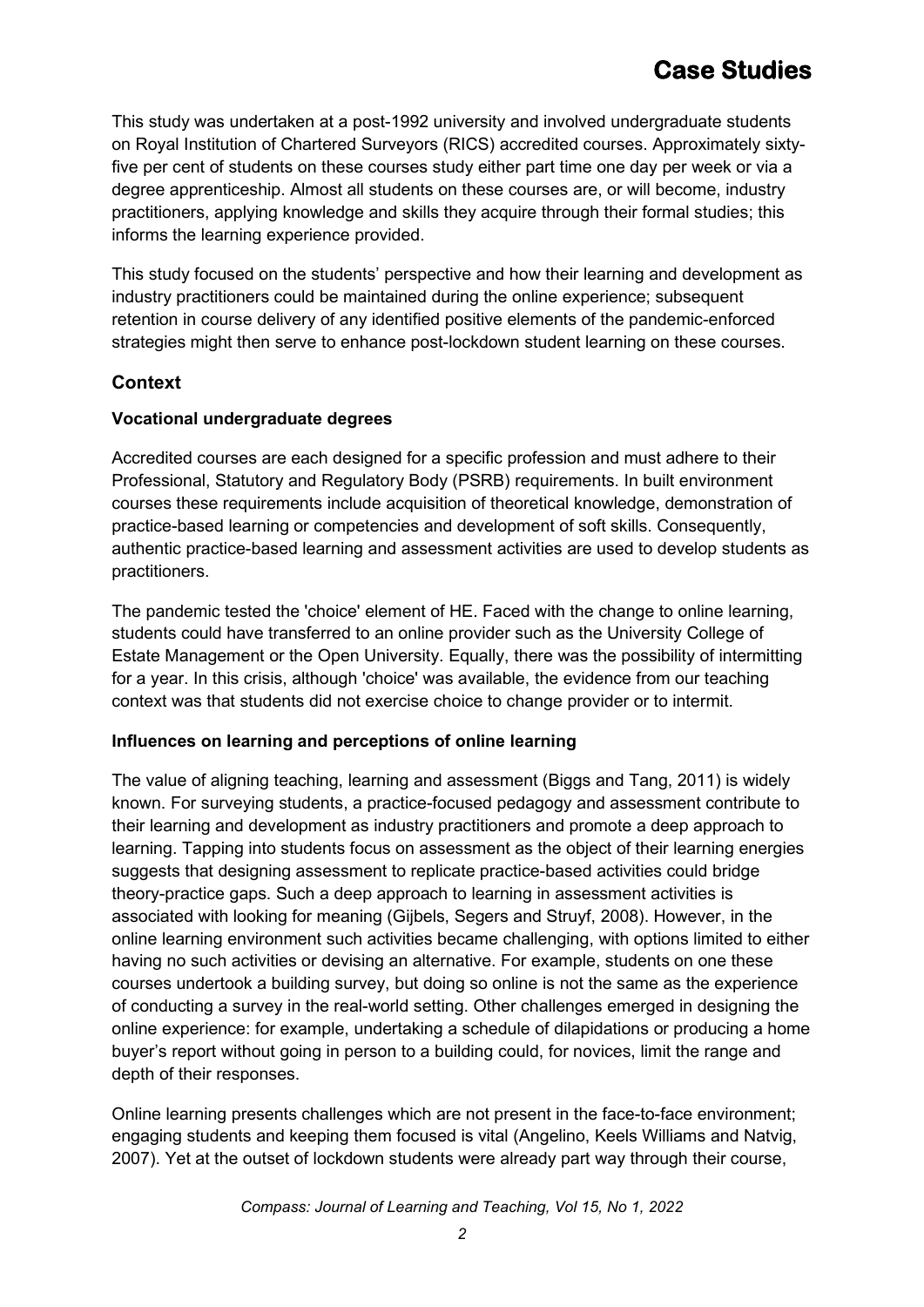meaning they then encountered new learning challenges, and ones for which they had not enrolled.

The enforced shift to online learning required students to develop a different approach to their learning: students had to adapt to learn in a digital environment and this, in turn, is linked with self-regulated learning (Anthonysamy, Koo and Hin, 2020). However, unlike students who choose to study online, these students had enrolled on a face-to-face course, which might suggest a degree of reluctance to engage with the online environment.

### **Method**

The aim of this project was to understand student perceptions of the online environment in order that future resources and practice could be enhanced. The study gathered qualitative data regarding students' perceptions of their online learning experience through an online questionnaire and interviews. Having designed the project, we, the researchers, secured ethics approval from the University using the required documentation and followed the approval protocols throughout the research process. We were 'insiders' to this project in that we worked within the system under investigation (Checkland, 1981). We debated the possibility of personal bias in our research role (Cohen, Manion and Morrison, 2018), but considered this risk of minimal significance as we were seeking to understand the unknown 'other' perspective.

Recruitment criteria for participants were that they had to be in their final year of study on the BSc (Hons) Building Surveying or BSc (Hons) Quantity Surveying. This gave a population of approximately 210 students, whom we provided with information about this study and invited to participate.

The survey was completed in students own time and undertaken through onlinesurveys UK, which is the institutionally used platform. The number of participants was capped at ninety to remain within the ethics approval requirements. The survey was available from 1 March 2021 to 31 March 2021, and twenty-five responses were recorded. The first question was to establish students' willingness to participate; those who declined were thanked for their time and then locked out of the remaining questions. This resulted in the departure of two volunteers from the survey leaving twenty-three full responses. The survey contained three free-text response questions concerning students' perceptions of their experience. Students were invited to discuss their perceptions in more depth via an interview and three students did so, again a self-selecting group.

Interviews were conducted from 1 April 2021 to 6 April 2021. The pandemic meant that to be COVID-19 safe all interviews were conducted via MS Teams, which was used to record each interview. These recordings then provided the basis of transcripts which were generated via Microsoft Stream and placed into a standard Word document for analysis.

At the start of each interview, to help put students at their ease, it was first explained that they – not we the tutors/researchers - were experts in the subject under investigation. We also explained this study's potential value to the learning experience of subsequent students on the same courses that they were following.

Following each interview, the transcript was checked for accuracy and corrected as necessary. We chose thematic analysis as the method of data analysis since it would enable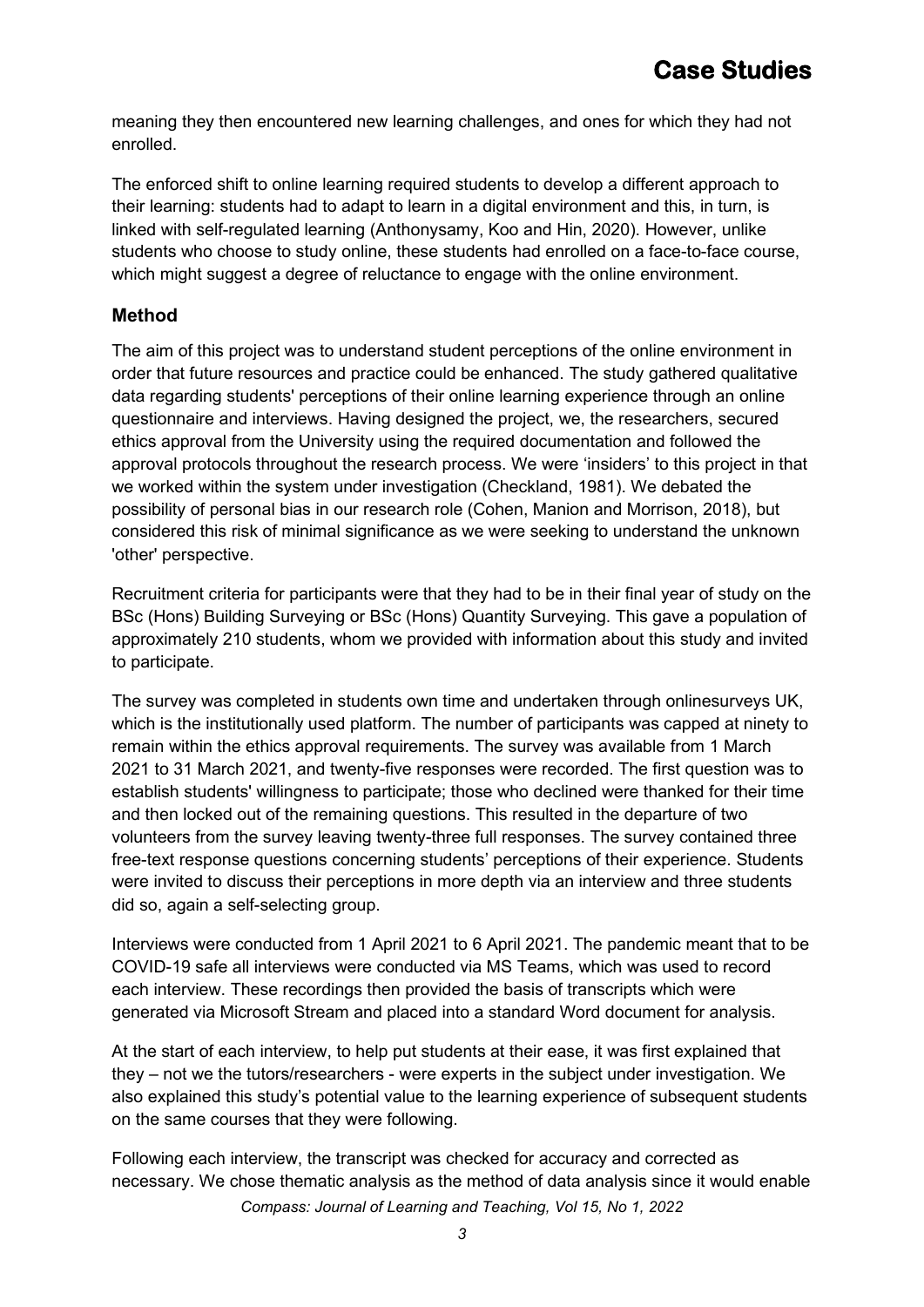us to identify and examine the key issues contained in the data (Braun and Clarke, 2006). Thus, we put each transcript and, separately, the survey data onto an Excel sheet, with each sentence or phrase on a separate line. Next, we examined each sentence for meaning and wrote the word or phrase which best represented the response (Braun and Clarke, 2006) in the adjacent box. Having checked for accuracy, we then set about grouping these meanings into themes, which once again, we subjected rigorous scrutiny to ensure everything was correct.

### **Findings**

Through this research, we are concerned to understand surveying students' perceptions of those experiences and 2) to identify aspects of pedagogic practice which were perceived as valuable in supporting learning and should be retained in the return to a face-to-face environment.

We should note 1) that students reported very high levels of satisfaction with the response that tutors provided to the new situation and 2) that they expressed appreciation for the work done to provide the best possible experience under the circumstances.

#### **Communication**

In response to the questionnaire, students identified lecturers' recordings as most important as students could re-wind the recordings as they needed and were able to access them at any time. Students considered this effective as they could focus on any areas about which they were unclear. For example, one student articulated "*I've found* [recorded lectures] *really helped me a lot, and if I haven't understood something, I've been able to re-watch*". Online materials were also important. One interviewee commented "*I can* [read PowerPoints] *in my own time*".

In advance of the online classes, one tutor provided pre-recorded lectures containing demonstrations of real-world professional practice activities: for example, taking off from drawings to produce a bill of quantities. Online classes subsequently discussed the material, meaning that class time was devoted entirely to student-tutor communication. Students found this approach very helpful, as it provided opportunity to resolve queries - in particular concerning assessment. It also meant that they were able to continue developing their readiness for industry. Another tutor provided recorded building surveys with a voice-over, to explain the aspects of the survey, to highlight relevant noteworthy points for the practitioner and to show how these relate to RICS requirements.

The most pronounced learning challenge raised was about communication in the online environment, for students had the perception that being entirely online had reduced opportunity for discussion with tutors. One student commented *"if I had you in front of me and I had a problem, it'd be easier*". Ironically, although tutors were available for meetings outside scheduled classes, students seemed reluctant to take advantage of this opportunity.

Students, perhaps unsurprisingly, missed the social dimension and friendship part of university education experience. The social dimension was integral to their experience and helped students to feel a sense of belonging, something which became difficult online: "*you kept in touch with your friends … we've had a WhatsApp group chat since day one really, which we communicate through*". The social dimension of their learning experience in the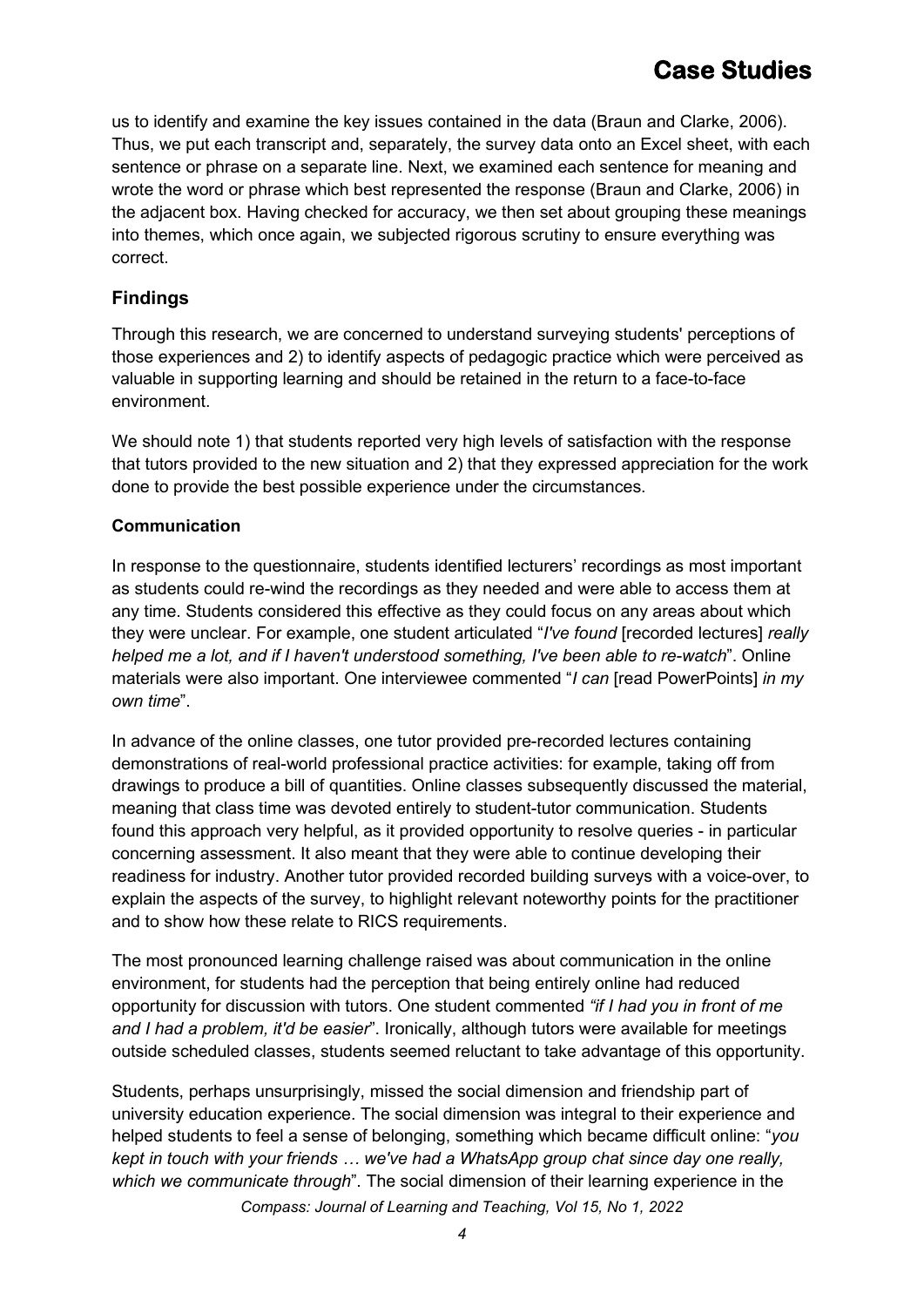conventional sense may have become a more powerful part of their experience by its absence.

#### **Students' role**

Interestingly and perhaps counter-intuitively, the online experience led students to appreciate their role in their own learning. This was manifest in their recognising in particular the significance of time management:

- "… use your time wisely…",
- "… plan ahead as much as possible…"

With this research, we were keen to understand the student perspective of online learning. However, we didn't anticipate that students would include their own contribution to learning; nor the fact that they came to recognise their time management (as well as their ability to overcome challenges) as important.

Unexpectedly, a small number of students reported their fears: "… *fear of being alone at home doing it*…" One respondent alluded to the experience of initially finding the dissertation difficult, as "*a new way of working*…" Fear may also account for the fact that, in spite of encouragement to do so, students did not turn on their cameras during online classes. One comment from the survey "… *don't be scared to ask for help*…" also drew our attention to the fact that students could be deterred from asking questions to resolve uncertainties because they were 'scared' to do so.

Students alluded to the practical challenges or the luxuries of working from home, according to the extent of space or resources to do so effectively:

"… no set up or individual working area to concentrate."

"… create a space that is workable for whatever you're doing. And kind of make it as nice as possible…"

The online delivery had thus introduced a degree of inequality and had also caused students to reflect on their environment as important for their learning experience.

#### **Discussion**

Communication was the greatest challenge presented in the online environment. Most obvious was the reduced opportunity for students to have discussion with tutors to clarify points. Without this, students relied more on finding their own understanding via electronic resources provided. Communication is recognised as an important part of the teachinglearning process (Witt, 2016), but the enforced online environment reduced the efficacy of this process. Consequently, students found themselves having to adapt mid-way through their studies. Opportunities to discuss with tutors became highly prized as this was an important means to clarify points of subject matter or assessment requirements. This suggests that widening opportunities for dialogue is important and should be given consideration in the online environment. It was interesting that some students had set up their own lines of communication via a WhatsApp group. As a communication route between students, such an informal channel may have provided support, as well as opportunity for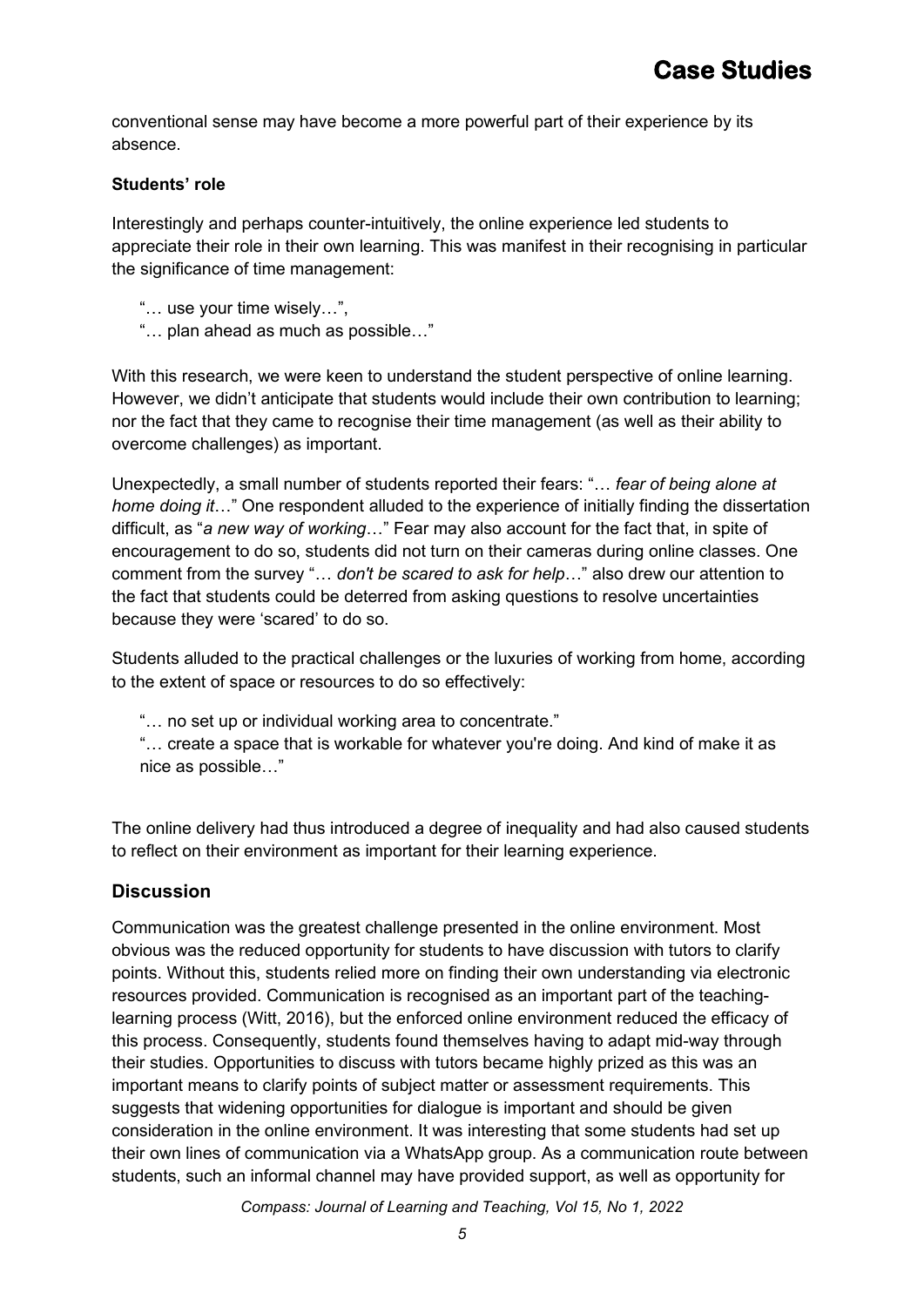discussion of the subject, and been a way to avoid the fear of formal online sessions. Educators' encouragement of such informal lines of communication could well help to resolve challenges of communication.

That communication was central to students concerns suggests that using online time for discussion offers scope for deeper learning, since, out of necessity, students engage with the subject. Students were of the view that prior online provision of pre-recorded lectures and/or demonstrations would enable face-to-face class time to be devoted to such interactive learning activities as workshops and discussion. This surprised us since we had previously perceived that students seldom attended lectures having engaged beforehand with the learning material provided. However, this flipped approach, offering real-world activities in the pre-class material and more interactive engagement in class does seem to offer possibilities for enhancements to pedagogy in the future.

It was clear that tutors were able to reproduce online resources to support students learning and preparation as practitioners: for example, use of 1) GoPro recordings which could form the basis of the learning experience, or 2) the flipped classroom to focus students on professional practice activities embedded in assessment. Such activities were valued by students. They also removed an element of fear as they could be used by students outside the classroom yet contained real-world simulation.

Students recognised that it was important to take control of their own learning and environment. Self-regulation has been acknowledged as important in students learning and correlates with the learner able to seek help as and when required (Nicol and Macfarlane-Dick, 2006). Possibly students were suddenly confronted with 'self' as central to the learning experience rather than passively relying on the scheduled classes. Vygotsky's zone of proximal development emphasizes the significant role of teacher providing support for learning (Long, *et al*., 2011); online this represents a dilemma for students. Overcoming this challenge during the pandemic could be regarded as a triumph. Interestingly, during the pandemic, online learners valued the flipped classroom which matches findings of Izagirre-Olaizola and Morandeira-Arca (2020).

It was interesting that the negative emotion of fear emerged as a facet of the online experience and, in particular, fear in relation to asking questions and becoming 'visible' to others in a group. This was a new experience for tutors, as students apparently sought often to remain invisible, frequently remaining silent during online classes with their cameras switched off. Findings of this work are similar to those of Lemay, Bazelais, and Doleck (2021), in terms of the adaptability of pedagogy to meet students' needs, communication challenges and a degree of student emotional distress (which in their study was represented as 'stress').

It was interesting, too, that students made no reference to professional practice and skills they were developing. It may be that the real-world focus remained central to tutors' pedagogy and that, consequently, students experience, although online, remained directed towards industry. Re-creating the real-world as far as possible, in whatever way deemed appropriate, meant students continued to have a practice-based learning experience.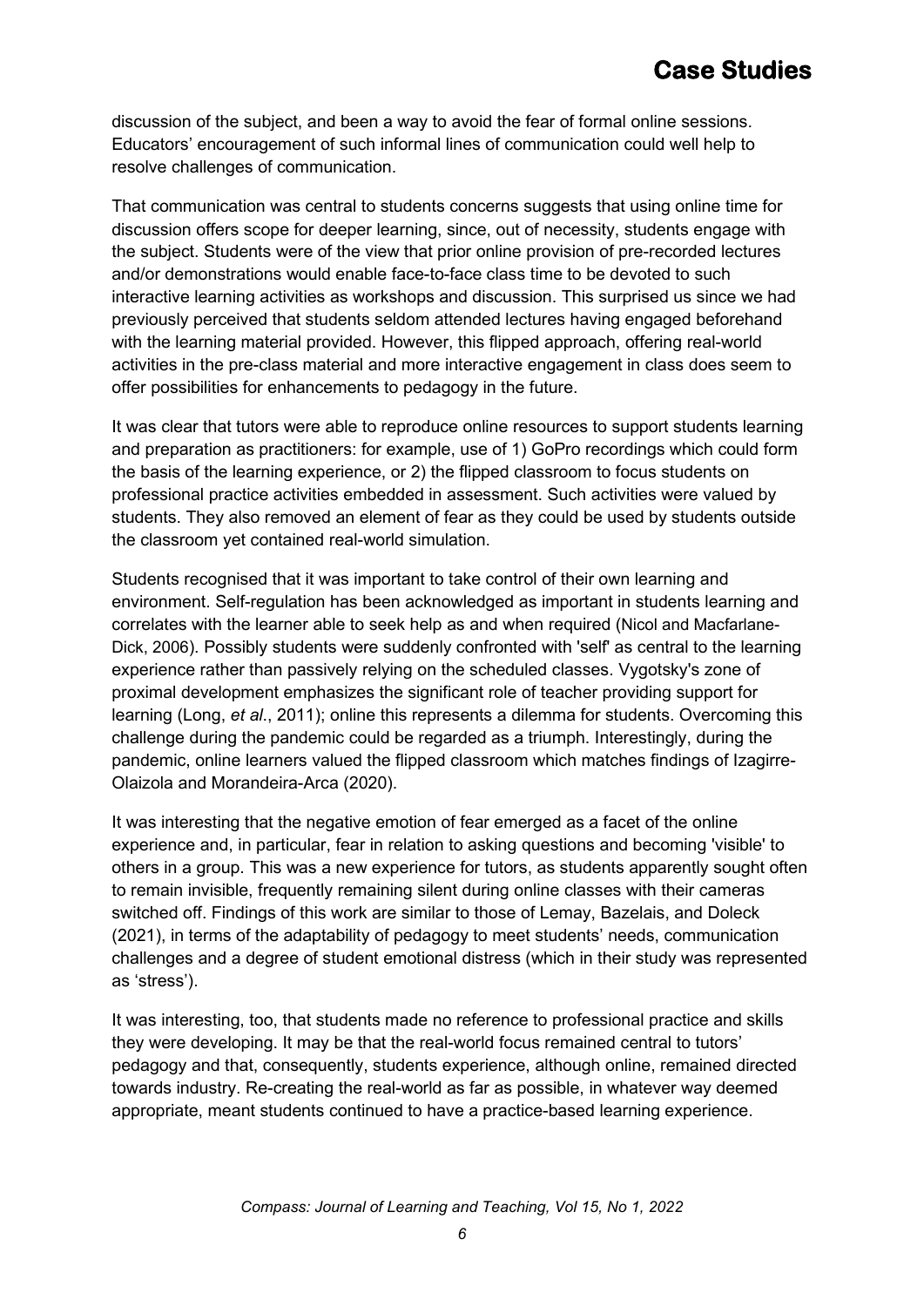It is recognised here that a limitation of this study was the small number of participants; findings should be treated with caution. However, these findings do offer insight into issues in the online environment and suggest means of enhancing pedagogy.

# **Conclusions**

We were concerned that this paper should identify those online learning resources and activities which surveying undergraduates find valuable for their online learning and which might be useful in the post-lockdown era. It was evident that there were key elements of the enforced online experience which might successfully be deployed in a face-to-face learning environment. Use of online resources to underpin a flipped classroom and online simulation were aspects of delivery which students felt valuable and worth keeping in the face-to-face environment. Such devices provide significant support for students as novices engaging with professional practice activities and their preparation as effective industry practitioners.

Exclusive use of online delivery of courses presented new challenges. Remote delivery of learning and assessment activities was perceived as the best which could be provided under the circumstances. Evidently, students felt that tutors were providing the best service they could in what were difficult times.

Considering these findings, it is clearly important that, if we are to support student learning better in the return to the face-to-face environment, we use online resources differently.

# **References**

Angelino, L., Keels Williams, F. and Natvig, D. (2007) 'Strategies to engage online students and reduce attrition rates.' Journal of Educators Online*,* 4(2). Available at: https://files.eric.ed.gov/fulltext/EJ907749.pdf (Accessed: 30 September 2021).

Anthonysamy, L., Koo, A-C. and Hin, H. (2020) 'Self-regulated learning strategies in higher education: Fostering digital literacy for sustainable lifelong learning.' Education and Information Technologies, 25, 2393-2414. Available at: https://www.researchgate.net/profile/Lilian-Anthonysamy/publication/341343124 Selfregulated learning strategies in higher education Fostering digital literacy for sustainab le lifelong learning/links/5ebb8a99a6fdcc90d672411a/Self-regulated-learning-strategies-inhigher-education-Fostering-digital-literacy-for-sustainable-lifelong-learning.pdf (Accessed: 21 February 2021).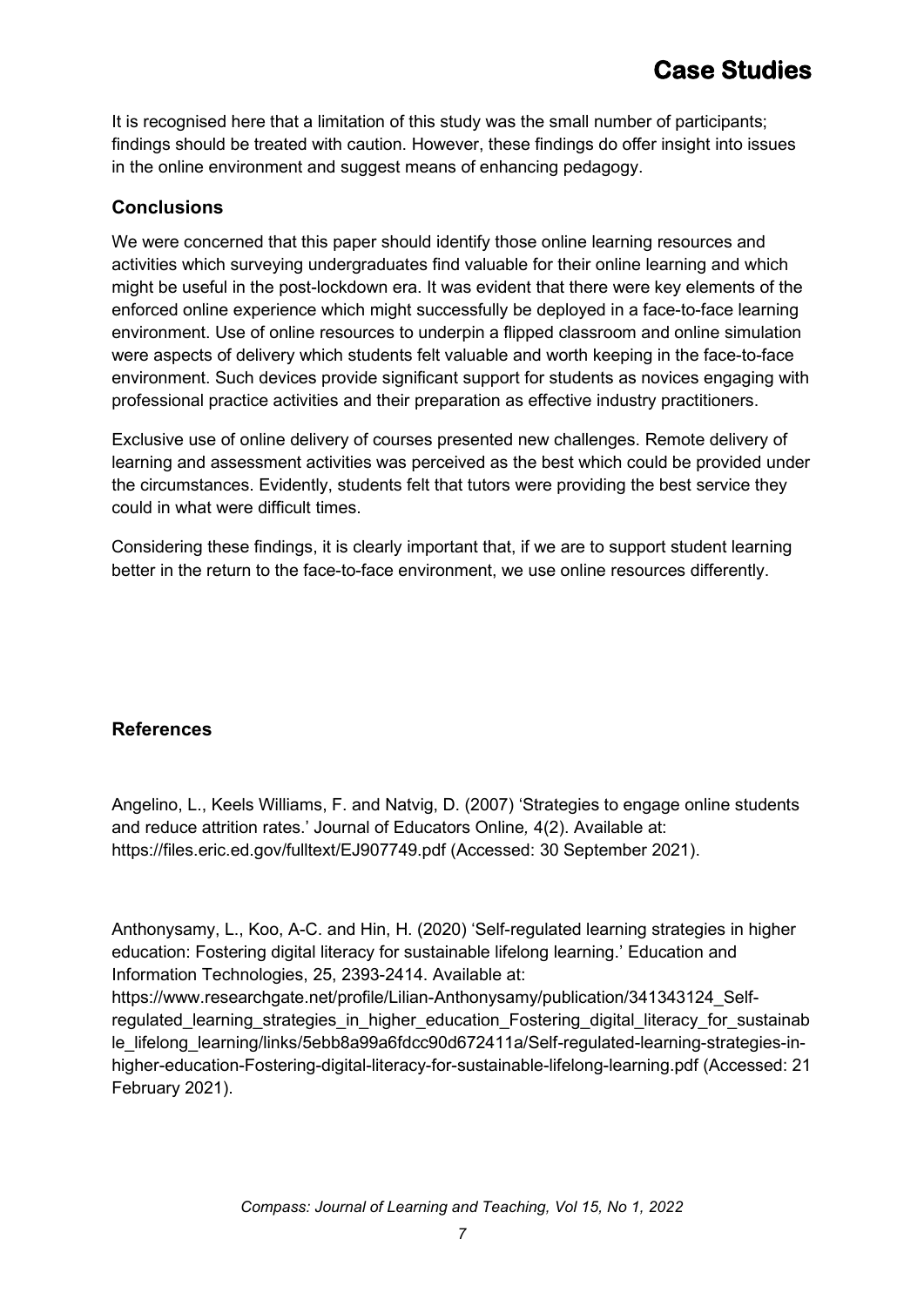Biggs, J. and Tang, C. (2011) 'Teaching for quality learning at university. What the student does.' 4th ed. Maidenhead: McGraw Hill. ISBN: 10: 0 33 524275 8

Braun, V. and Clarke, V. (2006) 'Using thematic analysis in psychology.' Qualitative Research in Psychology, (3)2, 77-101. Available at: https://biotap.utk.edu/wpcontent/uploads/2019/10/Using-thematic-analysis-in-psychology-1.pdf.pdf (Accessed: 15 July 2021).

Checkland, P. (1981) 'System thinking, system practice.' New Jersey: John Wiley and Sons. ISBN: 0 471 27911 0

Cohen, L., Manion, L. and Morrison, K. (2018) 'Research methods in education.' 8th ed. London: Routledge. ISBN: 978 0 415 58335 0 (hbk)

Gijbels, D., Segers, M. and Struyf, E. (2008) 'Constructivist learning environments and the (im)possibility to change students' perceptions of assessment demands and approaches to learning.' Instructional Science, (36)5/6, 431-443. Available at: https://www.jstor.org/stable/23372649 (Accessed: 5 December 2021).

Izagirre-Olaizola, J. and Morandeira-Arca, J. (2020) 'Business management teachinglearning processes in times of pandemic: Flipped classroom at a distance.' Sustainability, 12(23), 1-18. Available at: https://www.mdpi.com/2071-1050/12/23/10137 (Accessed: 5 December 2021).

Lemay, D. J., Bazelais, P. and Doleck, T. (2021) 'Transition to online learning during the COVID-19 pandemic.' Computers in Human Behavior Reports, 4(2021), 1-9. Available at: https://www.sciencedirect.com/science/article/pii/S2451958821000786?via%3Dihub (Accessed: 1 August 2021).

Long, M., Wood, C., Littleton, K., Passenger, T. and Sheehy, K. (2011) 'The psychology of education.' 2nd ed. London: Routledge. ISBN: 978 0 415 48689 7 (hbk)

Nicol, D.J. and Macfarlane-Dick, D. (2006) 'Formative assessment and self-regulated learning: A model and seven principles of good feedback practice.' Available at: https://www.reap.ac.uk/reap/public/Papers/DN\_SHE\_Final.pdf (Accessed: 26 July 2021).